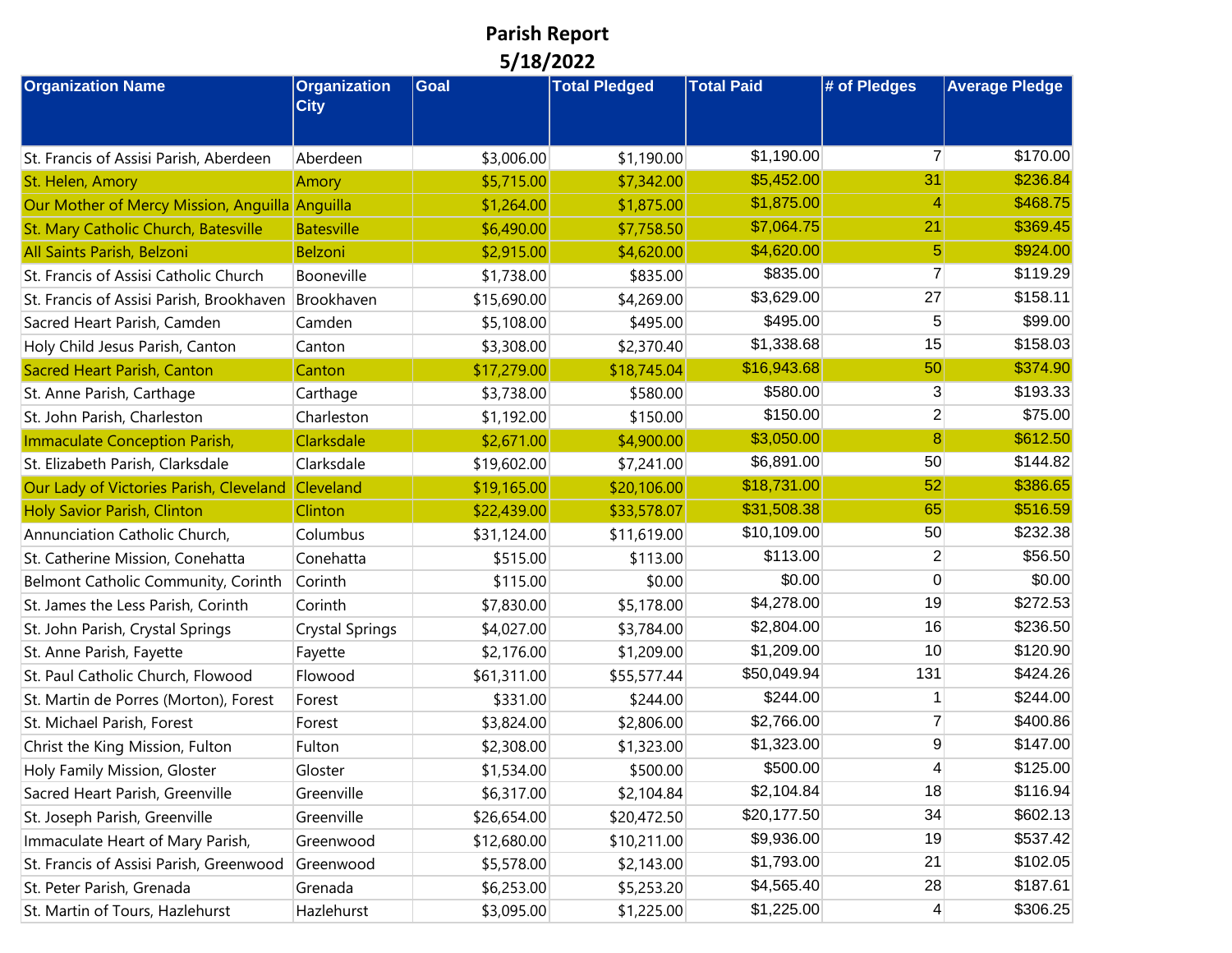| <b>Organization Name</b>                          | <b>Organization</b><br><b>City</b> | Goal         | <b>Total Pledged</b> | <b>Total Paid</b> | # of Pledges   | <b>Average Pledge</b> |
|---------------------------------------------------|------------------------------------|--------------|----------------------|-------------------|----------------|-----------------------|
|                                                   |                                    |              |                      |                   |                |                       |
| St. Francis of Assisi Parish, Aberdeen            | Aberdeen                           | \$3,006.00   | \$1,190.00           | \$1,190.00        | $\overline{7}$ | \$170.00              |
| St. Helen, Amory                                  | Amory                              | \$5,715.00   | \$7,342.00           | \$5,452.00        | 31             | \$236.84              |
| Holy Spirit Parish, Hernando                      | Hernando                           | \$18,948.00  | \$22,280.83          | \$18,260.75       | 67             | \$332.55              |
| Immaculate Conception Mission,                    | Hollandale                         | \$1,139.00   | \$550.00             | \$550.00          | 1              | \$550.00              |
| St. Joseph Parish, Holly Springs                  | <b>Holly Springs</b>               | \$3,227.00   | \$1,621.00           | \$1,621.00        | 15             | \$108.07              |
| Immaculate Heart of Mary Mission,                 | Houston                            | \$2,700.00   | \$2,420.00           | \$2,420.00        | 9              | \$268.89              |
| Immaculate Conception Parish,                     | Indianola                          | \$4,659.00   | \$1,200.00           | \$1,200.00        | 5              | \$240.00              |
| St. Benedict the Moor Parish, Indianola Indianola |                                    | \$2,009.00   | \$1,615.00           | \$1,615.00        | 8              | \$201.88              |
| St. Mary Mission, luka                            | luka                               | \$1,504.00   | \$350.00             | \$350.00          | 1              | \$350.00              |
| Cathedral of St. Peter the Apostle,               | Jackson                            | \$20,515.00  | \$24,272.00          | \$18,589.97       | 67             | \$362.27              |
| Christ the King Parish, Jackson                   | Jackson                            | \$10,094.00  | \$6,432.00           | \$4,582.00        | 17             | \$378.35              |
| Holy Family Parish, Jackson                       | Jackson                            | \$8,394.00   | \$5,754.28           | \$3,011.42        | 23             | \$250.19              |
| Holy Ghost Parish, Jackson                        | Jackson                            | \$7,789.00   | \$10,879.00          | \$7,829.00        | 48             | \$226.65              |
| Non-Parish Families (Donor Only),                 | Jackson                            | \$5,800.00   | \$6,067.60           | \$4,857.60        | 37             | \$163.99              |
| Saint Dominic Health Services, Jackson            | Jackson                            | \$25,000.00  | \$0.00               | \$0.00            | 0              | \$0.00                |
| St. Richard of Chichester Parish,                 | Jackson                            | \$121,759.00 | \$67,356.00          | \$63,940.00       | 94             | \$716.55              |
| St. Therese Parish, Jackson                       | Jackson                            | \$13,813.00  | \$3,190.00           | \$2,570.00        | 20             | \$159.50              |
| St. Therese Parish, Kosciusko                     | Kosciusko                          | \$2,495.00   | \$1,716.00           | \$1,716.00        | 8              | \$214.50              |
| St. James Parish, Leland                          | Leland                             | \$4,845.00   | \$343.00             | \$343.00          | 7              | \$49.00               |
| St. Thomas Parish, Lexington                      | Lexington                          | \$1,807.00   | \$50.00              | \$50.00           | 1              | \$50.00               |
| Sacred Heart Parish, Louisville                   | Louisville                         | \$4,598.00   | \$8,871.00           | \$8,041.00        | 16             | \$554.44              |
| Corpus Christi Mission, Macon                     | Macon                              | \$2,753.00   | \$0.00               | \$0.00            | 0              | \$0.00                |
| St. Francis of Assisi Parish, Madison             | Madison                            | \$78,532.00  | \$108,410.00         | \$77,738.00       | 106            | \$1,022.74            |
| St. Joseph - Gluckstadt /, Madison                | <b>Madison</b>                     | \$40,148.00  | \$62,065.25          | \$51,198.00       | 88             | \$705.29              |
| St. Stephen Parish, Magee                         | Magee                              | \$2,478.00   | \$1,450.00           | \$1,280.00        | 13             | \$111.54              |
| St. James Catholic Church, Magnolia               | Magnolia                           | \$5,169.00   | \$2,915.00           | \$2,915.00        | 17             | \$171.47              |
| St. Alphonsus Parish, McComb                      | McComb                             | \$21,833.00  | \$16,561.37          | \$14,106.35       | 59             | \$280.70              |
| St. Joseph Parish, Meridian                       | Meridian                           | \$10,901.00  | \$2,515.00           | \$1,875.00        | 14             | \$179.64              |
| St. Patrick Parish, Meridian                      | Meridian                           | \$33,187.00  | \$23,116.04          | \$16,914.35       | 53             | \$436.15              |
| Assumption of the Blessed Virgin Mary Natchez     |                                    | \$5,226.00   | \$2,042.00           | \$2,042.00        | 11             | \$185.64              |
| Holy Family Parish, Natchez                       | Natchez                            | \$7,525.00   | \$2,040.00           | \$1,400.00        | 20             | \$102.00              |
| St. Mary Basilica, Natchez                        | Natchez                            | \$35,469.00  | \$49,516.00          | \$36,010.00       | 77             | \$643.06              |
| St. Francis of Assisi Parish, New Albany          | New Albany                         | \$5,195.00   | \$3,008.00           | \$3,008.00        | 11             | \$273.45              |
| St. Anne Mission, Newton                          | Newton                             | \$802.00     | \$584.00             | \$584.00          | 8              | \$73.00               |
| Queen of Peace Parish, Olive Branch               | <b>Olive Branch</b>                | \$20,203.00  | \$34,058.96          | \$30,111.90       | 91             | \$374.27              |